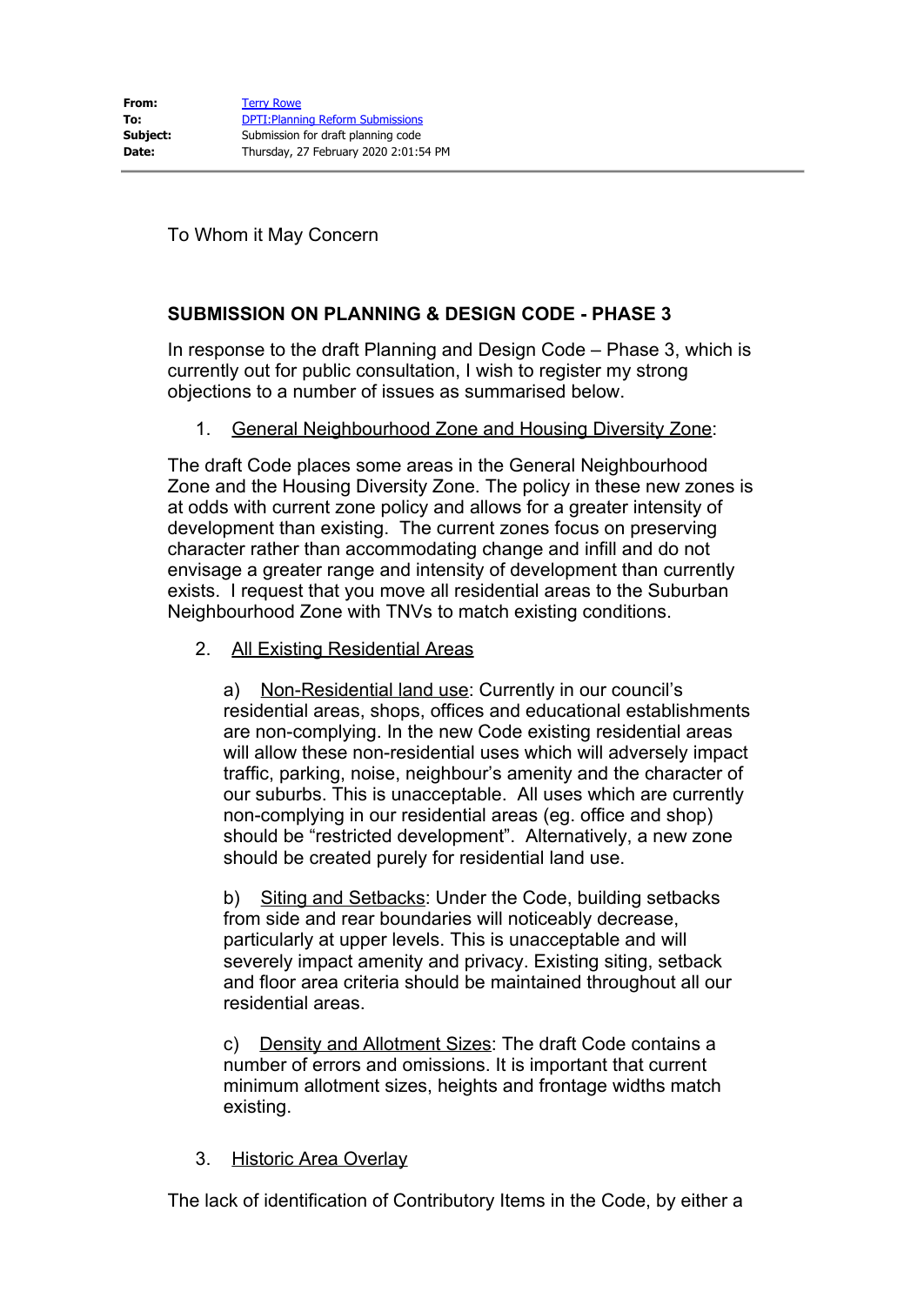map or list of addresses, will create uncertainty and confusion for owners, neighbours and prospective buyers. Existing protections and identification of Contributory Items should be maintained.

The proposed demolition control wording is much weaker than what currently exists in Historic Conservation Zones. I request that the Code adopts the wording in the previous SA Planning Policy Library, and does not place inappropriate emphasis on front elevations, visibility of building facades and economic viability.

## 4. Commercial Centres

The Code places large scale centres in the same zone as small local shops, allowing large scale development and more intensive land uses throughout all these areas. This is inappropriate. A hierarchy of centres should be maintained. Additional zone(s) are needed to cater for the lower intensity local centres, particularly in older established areas.

### 5. Public Notification

The Code should reflect our council's current Development Plan policy with respect to the notification of neighbours and the public. The Code should include notification for all development that increases development intensity, including additional dwellings on the site, twostorey development, earthworks where new dwelling is located 600mm above ground level, and change of use from residential to nonresidential.

### 6. Impact on Infrastructure and Essential Services

The potential rate and intensity of new development which will be facilitated through the proposed Code policies, could place existing local infrastructure, especially roads and stormwater systems, under stress, particularly in our older established areas.

### 7. Tree Canopy and Climate Resilience

*The 30-Year Plan for Greater Adelaide* calls for an increase in tree canopy cover, however, the draft Code works directly against this by enabling larger developments and the increased removal of trees on both private and public land. This will result in a significant reduction in canopy cover, habitat loss and climate resilience, due to the increased infill development opportunities, reduction in minimum site areas, site coverage, setbacks and increased number of street crossovers.

Unless the above issues are addressed and the draft Code is amended to reflect these concerns, there will be an unacceptable loss of local character and amenity in my neighbourhood.

I trust that the concerns detailed above will be given your full consideration.

Yours sincerely

Terry Rowe